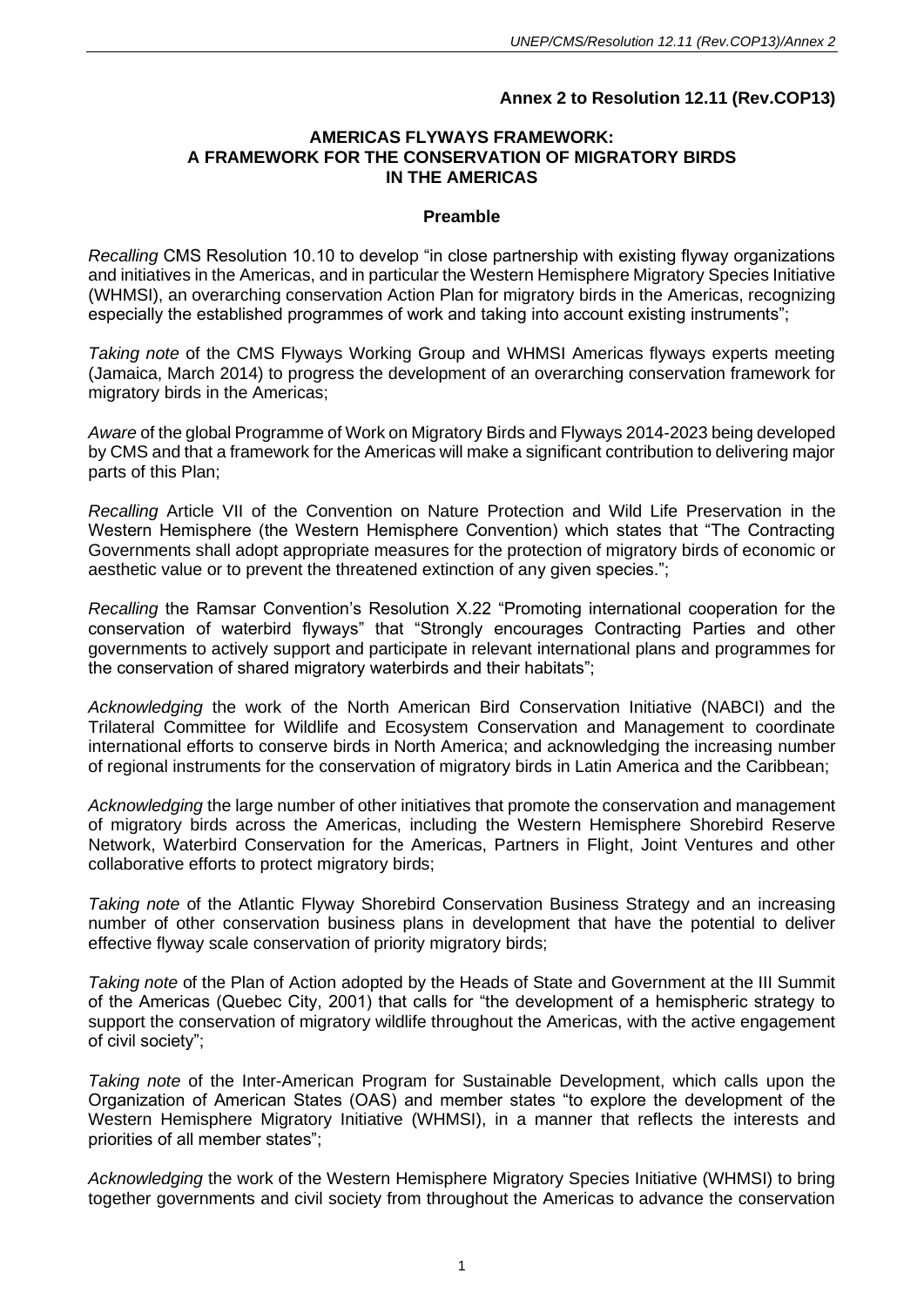of shared migratory species, and in particular the action plan developed for "Integrating Migratory Bird Conservation Initiatives in the Americas"; and

*Therefore,* it is recommended by the WHMSI Steering Committee that the following framework be adopted by the relevant Parties of CMS and other interested stakeholders, and pursued by them in collaboration with WHMSI to conserve migratory birds and their habitats throughout the Western Hemisphere.

## **Americas Flyways Framework**

The Americas Flyways Framework is provided to assist governments, non-profit organizations, research institutions, corporations and citizens in the conservation of migratory birds and their habitats in the Western Hemisphere.

The Americas Flyways Framework builds upon the five goals of the CMS Strategic Plan for Migratory Species 2015-2023:

- Goal 1: Address the underlying causes of decline of migratory species by mainstreaming relevant conservation and sustainable use priorities across government and society
- Goal 2: Reduce the direct pressures on migratory species and their habitats
- Goal 3: Improve the conservation status of migratory species and the ecological connectivity and resilience of their habitats
- Goal 4: Enhance the benefits to all from the favourable conservation status of migratory species
- Goal 5: Enhance implementation through participatory planning, knowledge management and capacity building

These goals are based on the Strategic Plan for Biodiversity and its Aichi Targets approved by Parties of the Convention on Biological Diversity, and in particular Aichi Targets 11 and 12.

The Strategic Goals of the Americas Flyways Framework comprise both aspirations for achievement at the hemispheric level, and a flexible framework for the establishment of national and regional targets. Governments and other stakeholders are invited to set their own targets within this flexible framework to advance the conservation of migratory birds in the Western Hemisphere, taking into account the interconnectedness of migratory bird life cycles and also bearing in mind national contributions to the achievement of hemispheric targets.

Flyways of the Americas seeks to harmonize the conservation efforts of governments and all relevant partners and stakeholders by advancing the following:

#### **Strategic Goal 1: Mainstream biodiversity and migratory bird protection and conservation across government and society**

#### • **Action 1. Ensure active cooperation, coordination and reporting among migratory bird instruments, initiatives and partnerships**

Encourage and facilitate closer cooperation among those instruments, initiatives and partnerships relating to migratory birds, and the habitats upon which they depend, seeking efficiencies, minimizing redundancies, and focusing on and addressing specific threats to halt the decline in the populations of migratory birds. Promote and integrate biodiversity values and the value of migratory birds into national and local development and poverty reduction strategies and planning processes and incorporate into national accounting, as appropriate and reporting systems.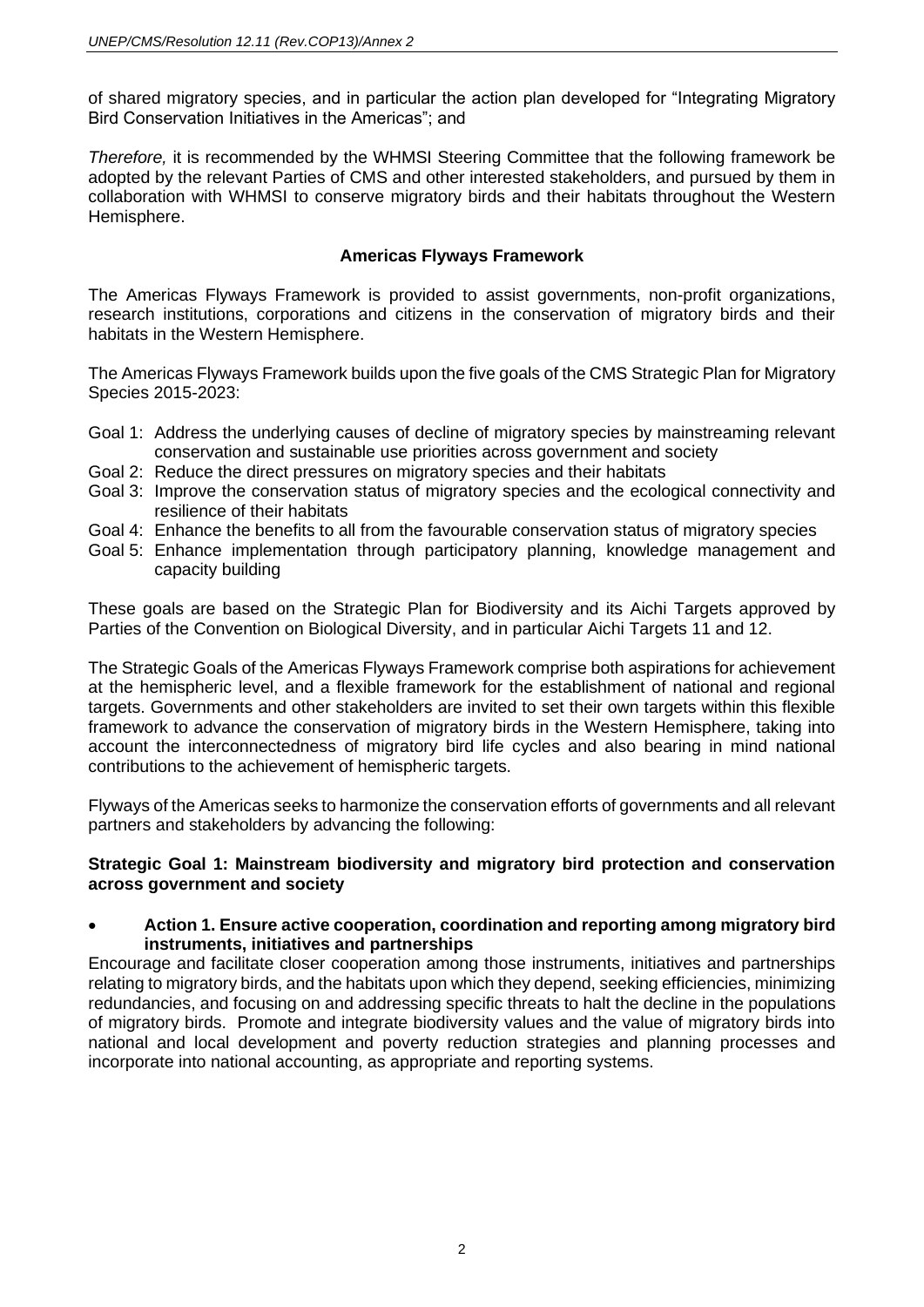## • **Action 2. Promote collaboration with other environmental instruments**

Encourage and facilitate closer collaboration with other environmental instruments (not focused on migratory birds), to build upon synergies and ensure that the requirements of migratory birds are integrated within appropriate policies, tools and initiatives. Develop and apply positive incentives for the conservation and sustainable use of biodiversity and migratory bird, consistent and in harmony with relevant international obligations.

## • **Action 3. Promote collaboration with other sectors**

Promote the collaborative conservation of migratory birds by working with other bodies whose prime objective is not wildlife conservation, including the private sector, to ensure that the requirements of migratory birds are integrated into land-use and maritime policies, operational guidance, safeguard and mitigation policies, and to identify and promote best practices in protection, management and sustainable use.

## • **Action 4. Build awareness**

Promote, communicate and raise awareness of the ecological, economic and cultural importance of migratory birds throughout the hemisphere among all governments and society as a whole. Ensure that people are aware of the values of biodiversity and the steps they can take to conserve and use them sustainably. Promote public awareness campaigns and other relevant activities to increase the participation of civil society in the conservation of migratory birds.

#### **Strategic 2: Reduce the direct pressures and threats on migratory birds and promote sustainable and productive landscapes, seascapes, land use and ocean use that benefit migratory bird populations**

• **Action 5. Promote sustainable and productive landscapes and seascapes that are compatible and beneficial to migratory bird populations**

Work with private landowners, governments, producers and land and marine use planners to promote sustainable and compatible land and seascapes. Ensure that areas under agriculture, aquaculture, forestry and fisheries are managed sustainably, ensuring the conservation of biodiversity and migratory birds. Develop regulations, ecosystem service payment mechanisms, corporate engagement and beneficial incentives to promote bird-friendly landscapes.

#### • **Action 6. Assess and mitigate significant human-caused threats to bird migration**

Identify and assess the significant threats to migratory birds and promote and foster efforts to reduce or eliminate these threats, especially in relation to enforcement regarding illegal killing, taking and trade, poisoning, and energy production, transmission and distribution.

#### • **Action 7. Promote sustainability of hunting harvests and other uses and takes of migratory birds, when they may occur**

Develop sustainable and controlled hunting management when hunting is permitted, and ensure other takes of migratory birds, eggs, and bird resources are sustainable and guided by sound scientific research and regulations.

# • **Action 8. Mitigate and adapt to impacts of climate change on migratory bird species** Support efforts to reduce emissions and capture carbon, and take action to mitigate and adapt to

the impacts of climate change on migratory bird species, including enhancing the resilience of sites to climate change and planning for the potential for shifts in the range of bird species.

#### **Strategic Goal 3: Protect migratory birds and the phenomenon of migration by safeguarding species, genetic diversity, ecosystems and critical habitat areas**

• **Action 9. Halt extinctions by addressing the needs of the most imperilled migratory bird species**

Prevent the extinction or extirpation of migratory bird species by developing conservation programs and initiatives for those species most known to be threatened, including bird species on the IUCN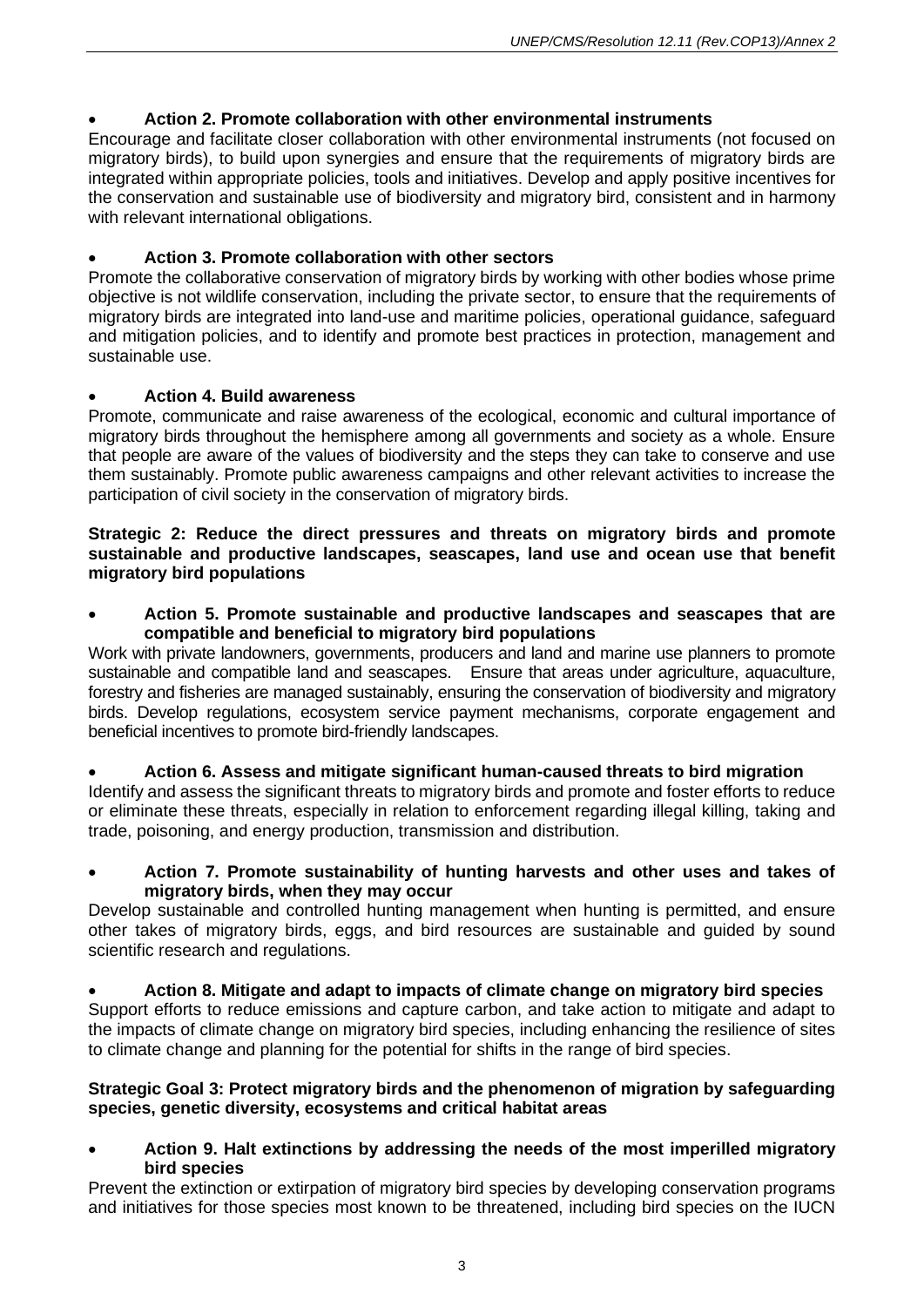Red List (including those listed as Alliance for Zero Extinction species) and other species in dramatic decline.

## • **Action 10. Foster the conservation of high priority sites and habitats, including networks of protected areas**

Identify and protect effective ecological networks of sites and habitats critical for the conservation of migratory bird species. Ensure that information on migratory bird species, high-priority sites and habitats is readily available. Encourage the use of formal designations, voluntary measures and agreed site management plans as appropriate to protect and manage all critical sites. Foster transboundary collaboration, flyway networks, effective coalitions of partners and sound and effective site management. Work with conservation initiatives and conservation business plans to guide conservation and deliver results to key sites and habitats. Recognize the interconnectedness and transnational nature of migratory bird conservation and encourage coordination between countries and all parties.

## **Strategic Goal 4: Enhance the benefits to all from biodiversity, ecosystem services and migratory birds**

### • **Action 11. Promote livelihoods that are consistent with and enhance migratory bird conservation**

Promote the development of livelihoods (for example: ecotourism, sustainable and bird-friendly agriculture, agroforestry, etc.) that will lead to a productive economy and contribute positively to the protection and preservation of migratory bird populations and the phenomenon of hemispheric-wide migration. Encourage governments, businesses and other stakeholders to take steps to implement plans for sustainable production and consumption of natural resources. Ensure that ecosystems that provide essential services, including services relating to water and climate regulation, and contribute to health, livelihoods and well-being, are restored and safeguarded, taking into account the needs of women, indigenous and local communities, and the poor and vulnerable.

## • **Action 12. Empower local communities to conserve their resources**

Empower local people and communities (including indigenous and traditional peoples) and provide them with the tools, knowledge and means to enable them to protect and manage their natural resources for the benefit of mankind, their communities, birds, and biodiversity as a whole.

## **Strategic Goal 5: Enhance implementation through participatory planning, knowledge management and capacity building**

## • **Action 13. Promote comprehensive biological planning**

Promote the identification of priority bird species and sites for conservation action; develop/update full lifecycle conservation business plans as appropriate; foster the building of coalitions of partners to implement priority actions.

## • **Action 14. Improve/increase and share knowledge**

Ensure that knowledge, the science-base and technologies relating to migratory birds, their values, functions, status and trends, and the consequences of their loss, are improved, widely shared, transferred, and applied. Enhance and strengthen monitoring of the status of migratory bird populations and migratory bird habitats and sites; ensure that regular reporting is made widely available. Support targeted research to understand the ecology of priority migrants throughout their lifecycles, identifying the limiting factors barriers and threats and the policies and prescriptions necessary to address these.

## • **Action 15. Build capacity**

Strengthen collaboration and support between local, national and regional partners and build capacity for flyway-scale conservation including the strengthening of local and national capacity along critical points on the flyways. Share best practices, lessons learnt, relevant scientific and technical issues, international initiatives and processes, and provide guidance and input to the conservation and management of flyways at local, national, regional and flyways levels.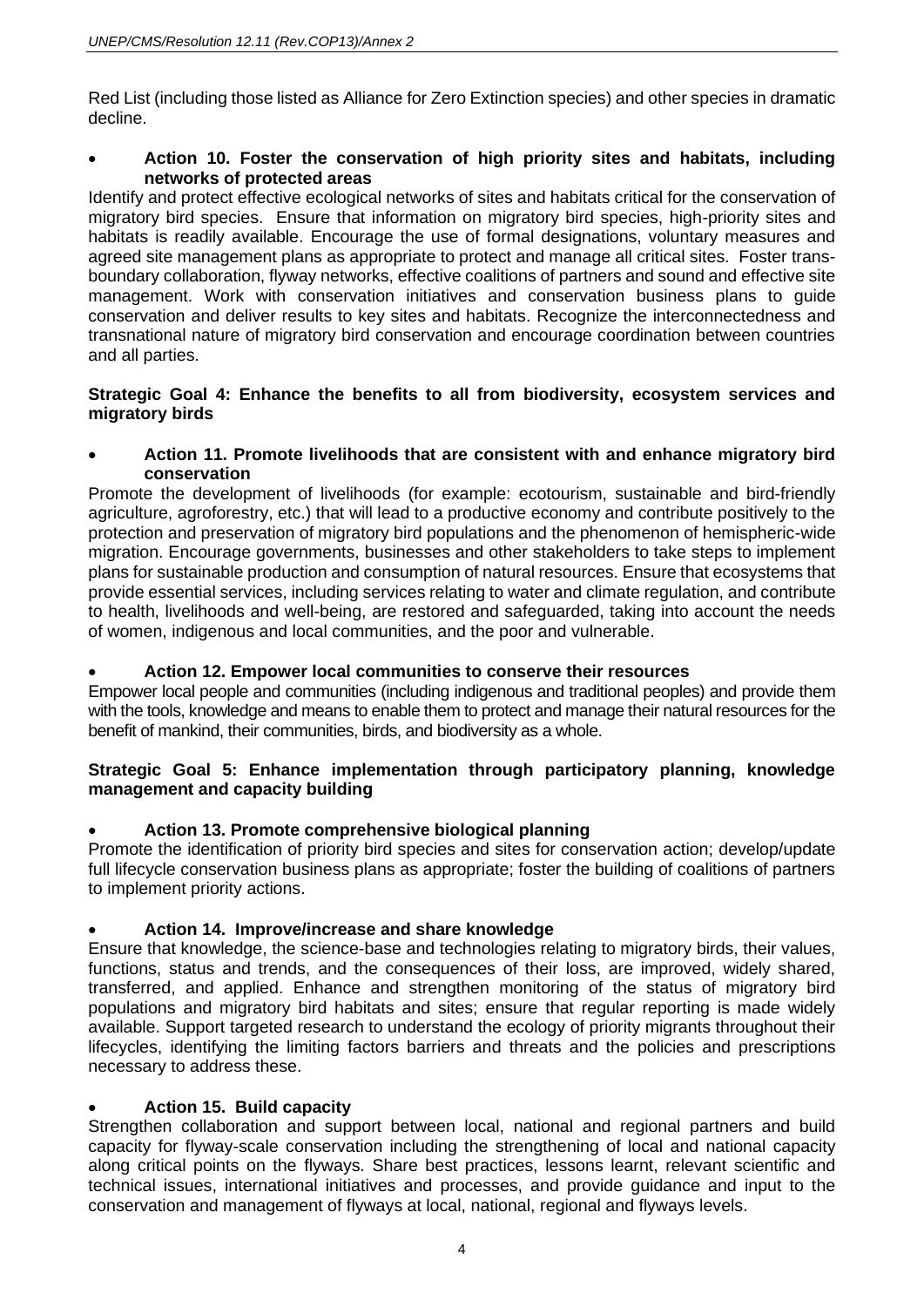## • **Action 16. Help guide funding to priority needs**

Seek new and expand existing funding sources (both public and private) to generate the funds needed to resource migratory bird conservation at the flyway scale. Mobilize financial resources for the effective implementation of the Americas Flyways Framework.

#### **Implementation and Participation**

**The Americas Flyways Framework** is being promoted by WHMSI, an overarching framework to guide and coordinate conservation effort for the protection of migratory birds and the phenomenon of migration in the Americas. The framework will require cooperation and collaboration of governments, corporations, non-profits and other interested stakeholders.

All interested parties are encouraged to use the Americas Flyways Framework to guide their work to protect migratory birds. To establish a specific mechanism to advance the framework, WHMSI proposes to establish a voluntary, collaborative partnership: **"The Partnership for the Americas Flyways Framework"** (PAFF) and will formally invite the participation of CMS and its signatories, the governments of the Western Hemisphere, and national and international non-profit organizations and other leading stakeholders to join this partnership.

The basic principles of PAFF are still under development, but are currently proposed as follows:

**Legal Status**: PAFF will be informal and voluntary.

**Purpose, Goals and Objectives:** PAFF will provide a mechanism to promote dialogue, cooperation, collaboration and coordination among a wide range of stakeholders, both public and private, to advance the Strategies and Actions of the Framework. Such actions will include sharing information, developing strategies and collaborative work efforts to advance implementation of the Framework, and report on successes, needs and opportunities over time.

PAFF will develop an implementation document that outlines periodic priorities. Additionally, governments can be invited to develop national implementation plans; NGOs can be invited to participate and develop plans as appropriate. Convention Secretariats can be invited to update their joint work plan and other frameworks to support its implementation. International initiatives can be invited to develop implementation plans; and Corporations can be invited to develop plans, either individually or jointly.

**Membership**: Membership and participation in PAFF is voluntary and Partners can withdraw with notice.

CMS may join PAFF or adopt this Framework by endorsing the text and supporting the objectives and actions of the Americas Flyways Framework. Governments, NGOs, and other interested stakeholders may join this Partnership and Framework by endorsing the text, supporting the objectives and actions of the Americas Flyways Framework and notifying WHMSI. Membership is open to new participants and new members are encouraged. WHMSI will alert all exiting Partners of any new applicants and if no issues or objections are raised within 60 days of the participant's application, the applicant will be added to the list of Partners.

**Administration**: Initially, *WHMSI* will oversee the establishment and administration of PAFF, including through the appointment of an initial team of coordinators to act on behalf of PAFF.

A Steering Committee will be formed to assist WHMSI and oversee the operations of PAFF. The Steering Committee will be composed of representatives from governments as well as the non-profit and private sectors, as determined by PAFF in its initial meeting.

*Communication* between and among Partners will be encouraged, and an *annual meeting*, will be organized either virtual or in-person, by WHSMI and the Steering committee.